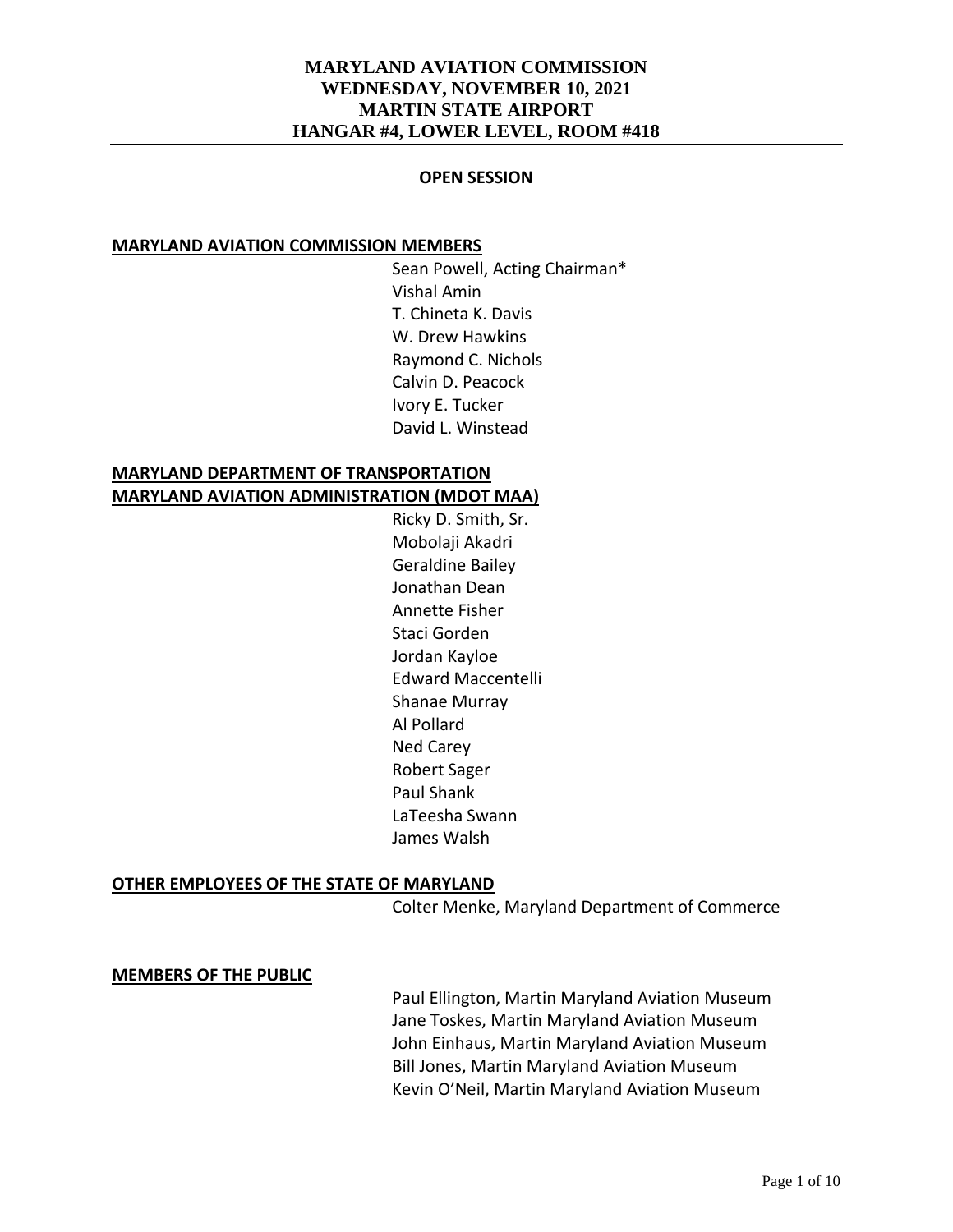John Bartkowiak, Martin Maryland Aviation Museum Stan Byeth, Martin Maryland Aviation Museum Bill Alcorn, Hensel Phelps

Deputy Secretary Sean Powell called the meeting to order at 1:01 p.m.

# **WELCOME AND APPROVAL OF MINUTES** – Deputy Secretary Sean Powell

Deputy Secretary Powell welcomed commissioners to the meeting. Upon request for a motion to approve the minutes of the September 15 Commission meeting, it was so moved by Commissioner Amin, seconded by Commissioner Hawkins, and approved unanimously.

### **EXECUTIVE DIRECTOR'S REPORT** – Ricky Smith

#### Pandemic Recovery

BWI and MTN have recovered ahead of what was forecasted. Full recovery was forecasted for 2023-2024. Passenger traffic is currently down approximately 25% compared to prior to the pandemic. Leisure travel has picked back up, but business travel has not returned yet. As the holiday season approaches, high passenger volumes are expected. Other indicators of strong recovery include concessions, parking, new airport amenities and new air service. 95% of the airport's food and retail locations are back open. Long term and express lots are back open. Regular parking rates have been restored.

All MAA employees have returned to work. Close to 40% of the workforce is teleworking a portion of the work week. Employees with telework schedules or other modified work schedules will need to have their arrangements reapproved at the end of the year.

MAA is feeling the impact of labor and supply chain issues. Many airport tenants, food and retail especially, are having difficulties with hiring employees and obtaining some supplies.

#### Legislative Update

The next legislative session begins in January. MAA is laying the groundwork and working with Senator Beidle to sponsor peer-to-peer legislation in the 2022 Legislative Session.

Regarding federal funding, the Infrastructure Investment and Jobs Act (H.R.3684) was passed. The \$1.2 trillion bill includes \$550 billion in new spending, and 25% will go to the aviation industry as new funding. The FAA will distribute the money.

### 2022 Maryland Aviation Commission Meetings

- Wednesday, January 19th, 1:00-3:00pm
- Wednesday, March 16th, 1:00-3:00pm
- Wednesday, May 11th, 1:00-3:00pm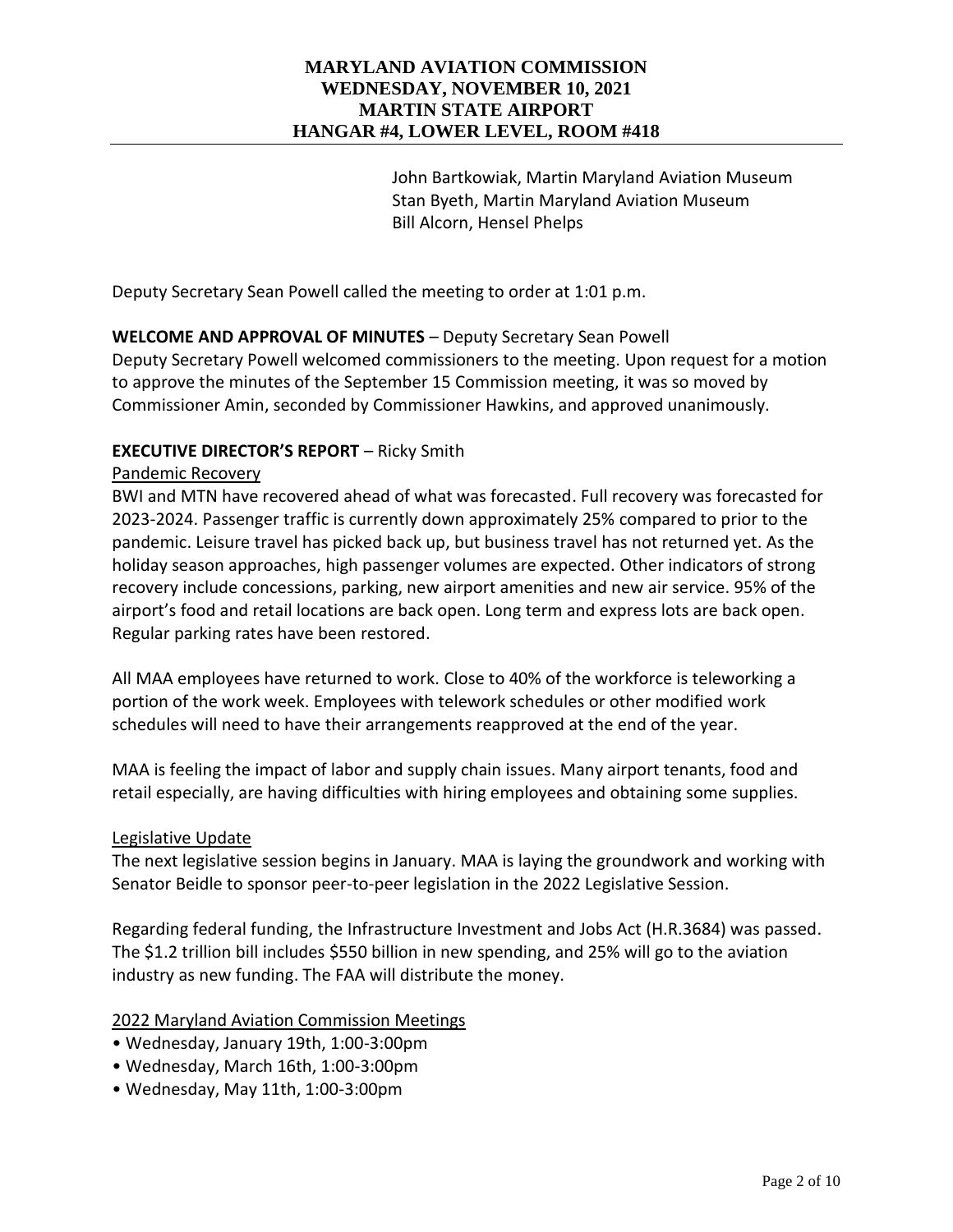- Wednesday, July 13th, 1:00-3:00pm
- Wednesday, September 7th, 1:00-3:00pm
- Wednesday, November 9th, 1:00-3:00pm

### **MTN OPERATIONS & MAINTENANCE** – Al Pollard

### Overview of Martin State Airport

The property encompasses 775 acres of land. The facility was constructed in the 1930s as the Glenn L. Martin Aircraft Company. The company developed, assembled and tested of Civil and Military aircraft employing over 50,000 people. The property was purchased by the State of Maryland in 1975 and became the "Glenn L. Martin State Airport". It was re-named Martin State Airport in 1985 and is Maryland's largest, federally-designated reliever airport. It is the primary airport in the region for corporate jets and supports BWI capacity as the "4th Runway". Since 1975, state and federal investment in the airport has totaled more than \$60 million. Martin State Airport maximizes the long-term efficiency and capacity at BWI. The airport meets the demands of a rapidly growing corporate aviation market. The airport fosters and promotes general aviation and enhances local and regional economic development strategies.

### Martin State Airport's Economic Impact *(2018 data)*

Jobs  $\rightarrow$  2,405 Personal Income – (\$1,000)  $\rightarrow$  \$169,280 Revenues – (\$1,000)  $\rightarrow$  \$297,241 Taxes – (\$1,000)  $\rightarrow$  \$41,931

### Aircraft Operations and Fuel Sales

Since 2009, aircraft operations increased steadily until the pandemic began. Since then, aircraft operations declined, but are now rebounding.

Since 2013, fuel sales increased steadily until the pandemic began. Since then, fuel sales declined but are now rebounding.

### Airport Layout Plan

The revision of the Airport Layout Plan has been delayed due to significant delays with completing the environmental assessment for Martin State. It's been an 8-year process working with the FAA to get this done. Hopefully by the end of the year, it will be complete.

Once the Environmental Assessment is complete and the FAA issues a Finding of No Significant Impact, the Airport Layout Plan can be updated and the airport can move forward with a host of projects at Martin.

Pending capital projects include:

• Obstruction removal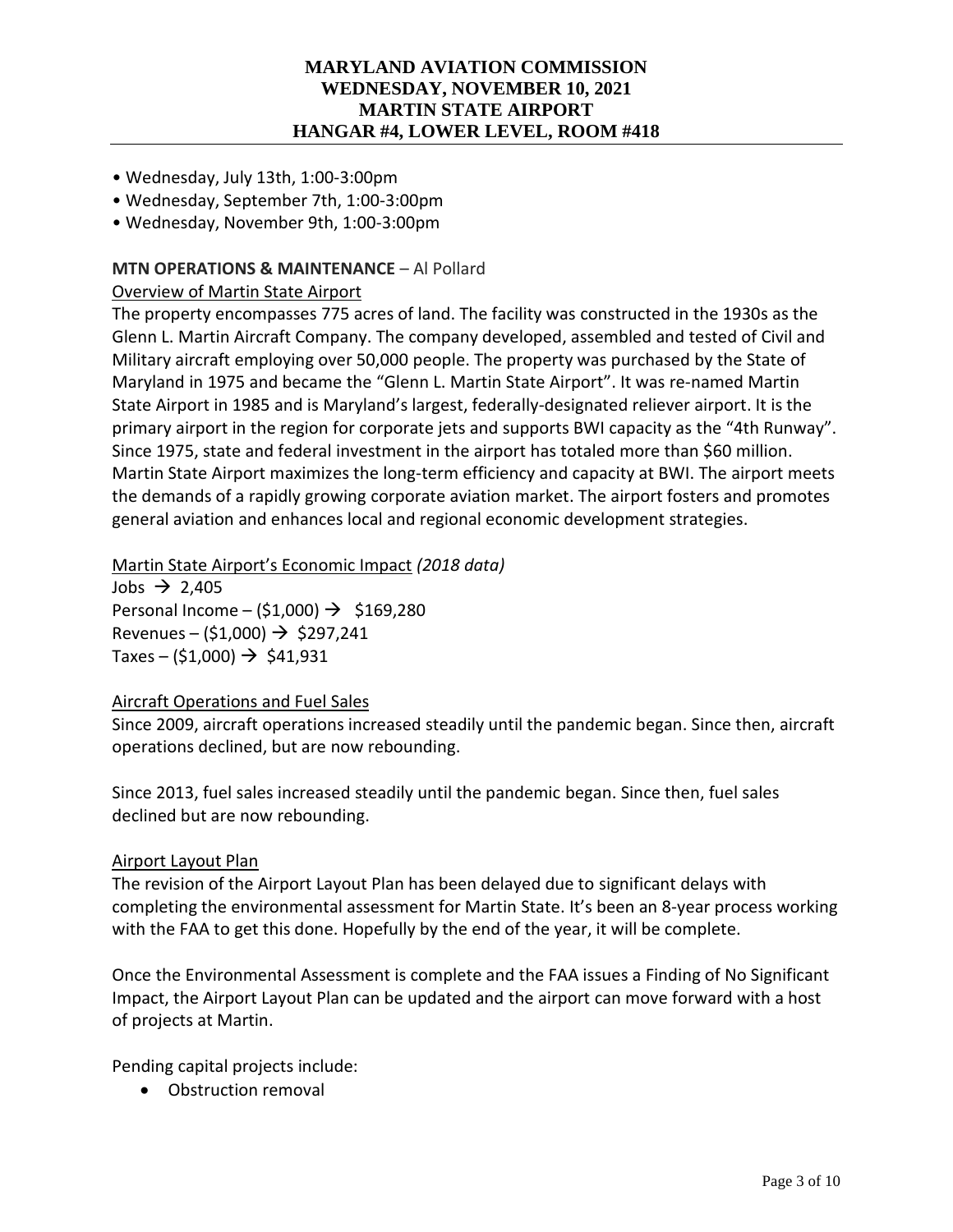- Lower Amtrak Catenary Lines
- Taxiway Foxtrot Extension
- Runway Rehabilitation
- New Air Traffic Control Tower
- T-Hangar Relocation
- Perimeter Fence Replacement

#### **BUSINESS DEVELOPMENT & MANAGEMENT** – James Walsh

Financial Results – Comparative Statement of Revenue, Expense and Income

*(Thousands)*

# Operating Revenue

|                                         |   | FY 2021      | <b>FY 2020</b> |    | <b>Difference</b> | % Change |
|-----------------------------------------|---|--------------|----------------|----|-------------------|----------|
| <b>BWI</b>                              | S | 176.877      | 223.828        |    | (46, 951)         | $-21.0%$ |
| <b>MTN</b>                              | s | 8.996        | 9.254          |    | (258)             | $-2.8%$  |
| <b>Total MAA Operating Revenue</b>      |   | 185,873      | 233,082        |    | (47, 208)         | $-20.3%$ |
| Revenue Bond Debt Service <sup>1</sup>  | s | $(1,019)$ \$ | $\sim$         | -S | $(1,019) -$       |          |
| <b>MAA Operating Revenue to the TTF</b> |   | 184,854      | 233,082        |    | (48, 228)         | $-20.7%$ |

# Other Revenues to the  $TF^2$

|                                       | <b>FY 2021</b> |          | <b>FY 2020</b> |          | <b>Difference</b> | % Change |
|---------------------------------------|----------------|----------|----------------|----------|-------------------|----------|
| <b>CRRSAA</b>                         |                | 21.462   |                |          |                   |          |
| <b>CARES</b>                          |                |          |                | 75.107   |                   |          |
| <b>Department of Health</b>           |                |          |                | 2.415    |                   |          |
| <b>Total Other Revenue to the TTF</b> |                | 21.462 S |                | 77.522 S | (56,060)          |          |

#### *Notes:*

*1) 2021 A Revenue Bonds Debt Service Payment*

*2) FY2020 received \$75,107,395 from FAA CARES and \$2,414,922 from Department of Health to offset expenses to the TTF. FY2021 received \$21,462,068 from CRRSSAA. \$20M to payback TSO for \$100M State Advance for PFC12. \$1,405,068 to use for COPS Shuttle Bus Debt Service and \$57,000 for Martin Expenses.*

#### Infrastructure Bill

The Infrastructure Investment and Jobs Act that was recently signed into law will enable the allocation of \$2.5 billion in new money for commercial airports. BWI Marshall will receive at least \$137 million (based on the number of enplanements). There will be additional money available for general aviation and control towers.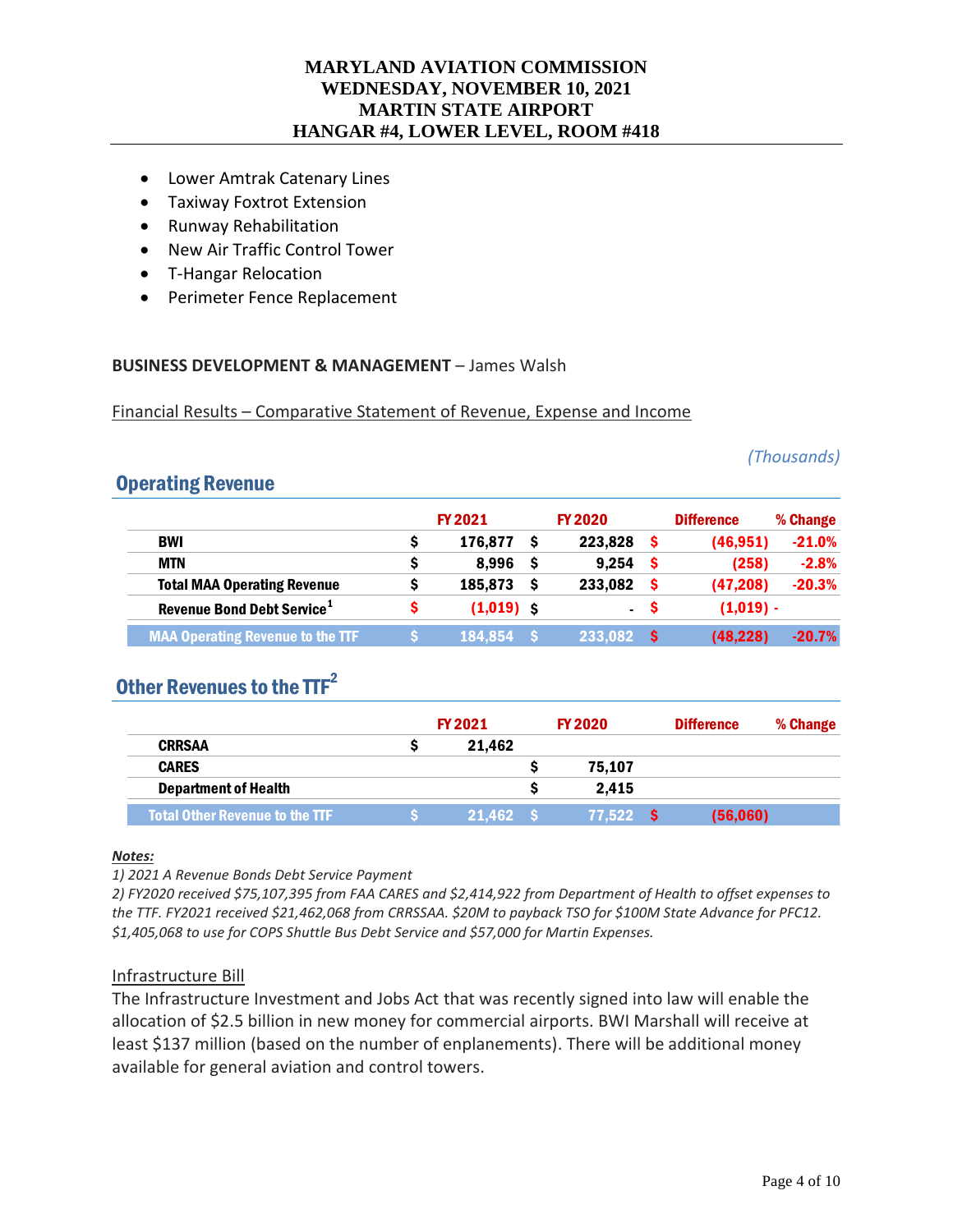# Major Capital Projects

MDOT MAA submitted its Final Consolidated Transportation Program (CTP) to The Secretary's Office on November 5, 2021. The MDOT MAA's final capital program submission totals approximately \$897 million for the FY 2022-2027 period.

MDOT MAA's proposed Final FY 2022-2027 CTP reflects projects and programming levels consistent with MDOT TSO guidelines. The projects provide MDOT MAA the ability to proceed with an expansion project necessary to improve level of service, respond to changing customer needs and projected service levels. There are no new major capital projects. The Final FY 2022- 2027 CTP will be presented to the General Assembly to support the Department's capital budget request for the budget year.

Upon request for a motion to approve the Major Capital Projects and Existing Projects Previously Approved for inclusion in the Final FY 2022-2027 CTP, it was so moved by Commissioner Hawkins, seconded by Commissioner Nichols, and approved unanimously.

# **MARKETING & AIR SERVICE DEVELOPMENT** – Annette Fisher and Jordan Kayloe BWI Marshall Recovery Marketing Campaign

The tagline is – "When you're ready, we'll take you there." The campaign takes an integrative approach and includes social media content, television commercials, sponsored news segments, airport advertising, targeted geo-fencing and digital display advertising. The geographic regions targeted are Baltimore, Washington, DC and Philadelphia.

### Media Coverage

BWI Marshall received a variety of press coverage recently. News stories were about:

- BWI Thurgood Marshall Airport Introduces GateWaiter Delivery Service
- Maryland Board of Public Works Approves New Southwest Airlines Maintenance Facility at BWI Thurgood Marshall Airport
- Air Sheetz to Develop First Anne Arundel County Store Location at BWI Thurgood Marshall Airport
- BWI Thurgood Marshall Airport Restroom Improvement Plan Approved by Board of Public Works

# Air Service and Traffic Statistics

Traffic increased in March 2021, falling 49% vs 2019; April 45%; May 36%; June 32%; July 24%; August 28%; September 26%; October 25%.

TSA statistics show recovery at BWI Marshall leads the region. Since May 2020, the airport has recovered more quickly than DCA and IAD. BWI Marshall has maintained the top position since May 2020.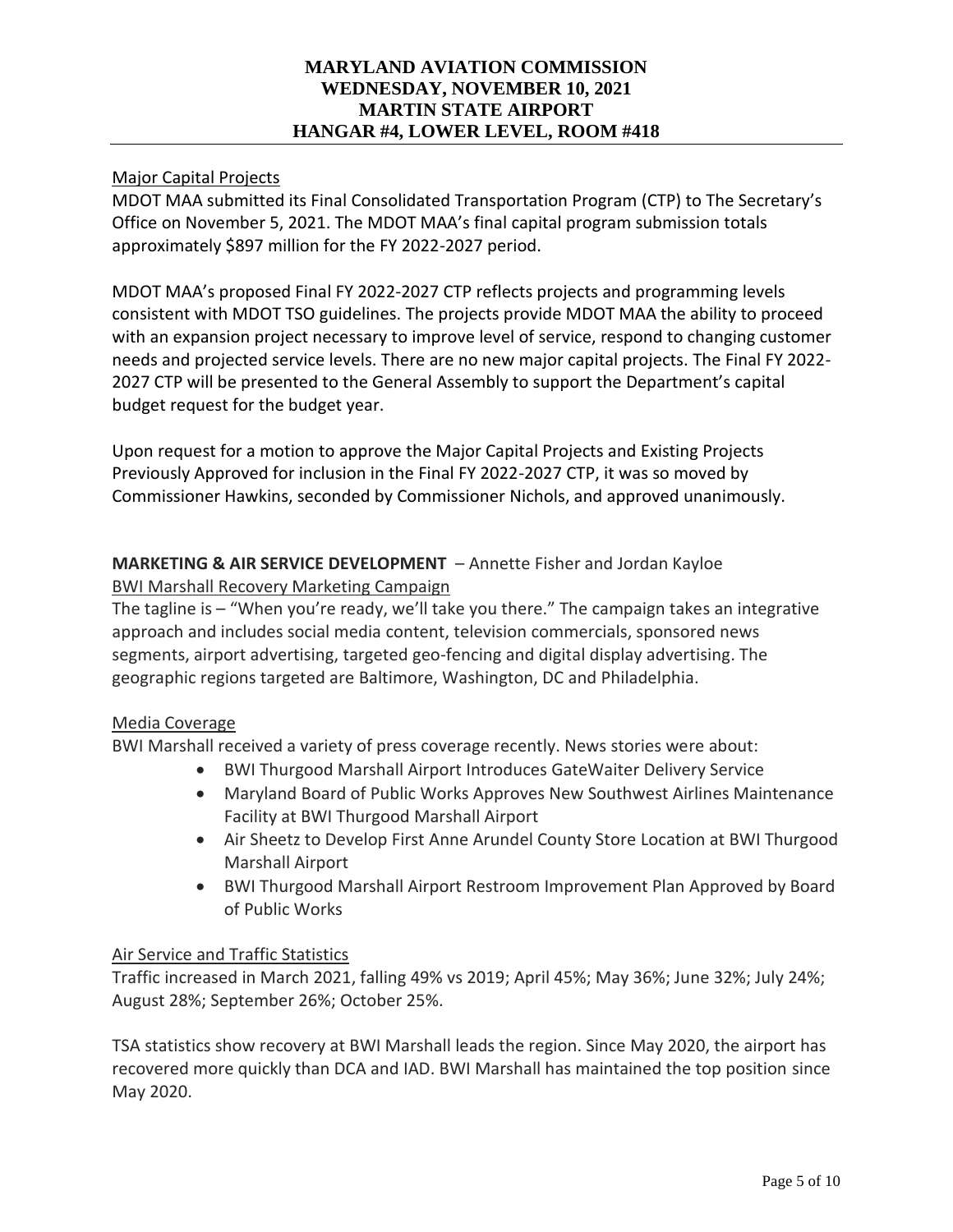Total passenger numbers recovered strongly, peaking in July. 2021 monthly passenger numbers: January fell 59%; February 58%; March 43% from 2019; April 33%; May 26%; June 26%; July 22%; August 24%; September (preliminary) 21%. The recent declines are lower than TSA declines, meaning more passengers are connecting at BWI Marshall.

Cargo movement also peaked in July 2021. 2021 monthly cargo numbers: January grew 9% from 2020; February 3%; March 1%; April 23%; May 2%; June 0%; July 6%; August 8%; September prelim 4%. While year-over-year gains have gone down, absolute numbers are reaching all-time highs. Total operations have fallen less than passenger numbers.

Looking at future capacity, Q4 seats are down 21% from 2019. DCA offers slightly more seats than BWI Marshall in Q4 2021. DCA's "Use It or Lose It" slot rules returned in late Oct, so carriers must operate all pre-pandemic flights.

New route announcements continued during the Pandemic.

Air Senegal has launched a new route from BWI to JFK to: -Dakar, Senegal

Southwest Airlines has launched new routes from BWI to: -Chicago, IL -Jackson, MS -Destin, FL -Sarasota, FL -Syracuse, NY -Savannah, GA -Myrtle Beach, SC

Delta has launched a new route from BWI to: -Boston

Frontier has launched a new route from BWI to: -Cancun, Mexico -Atlanta, GA

Icelandair has launched a new route from BWI to: -Reykjavik

Spirit has announced new routes from BWI to: -Miami, FL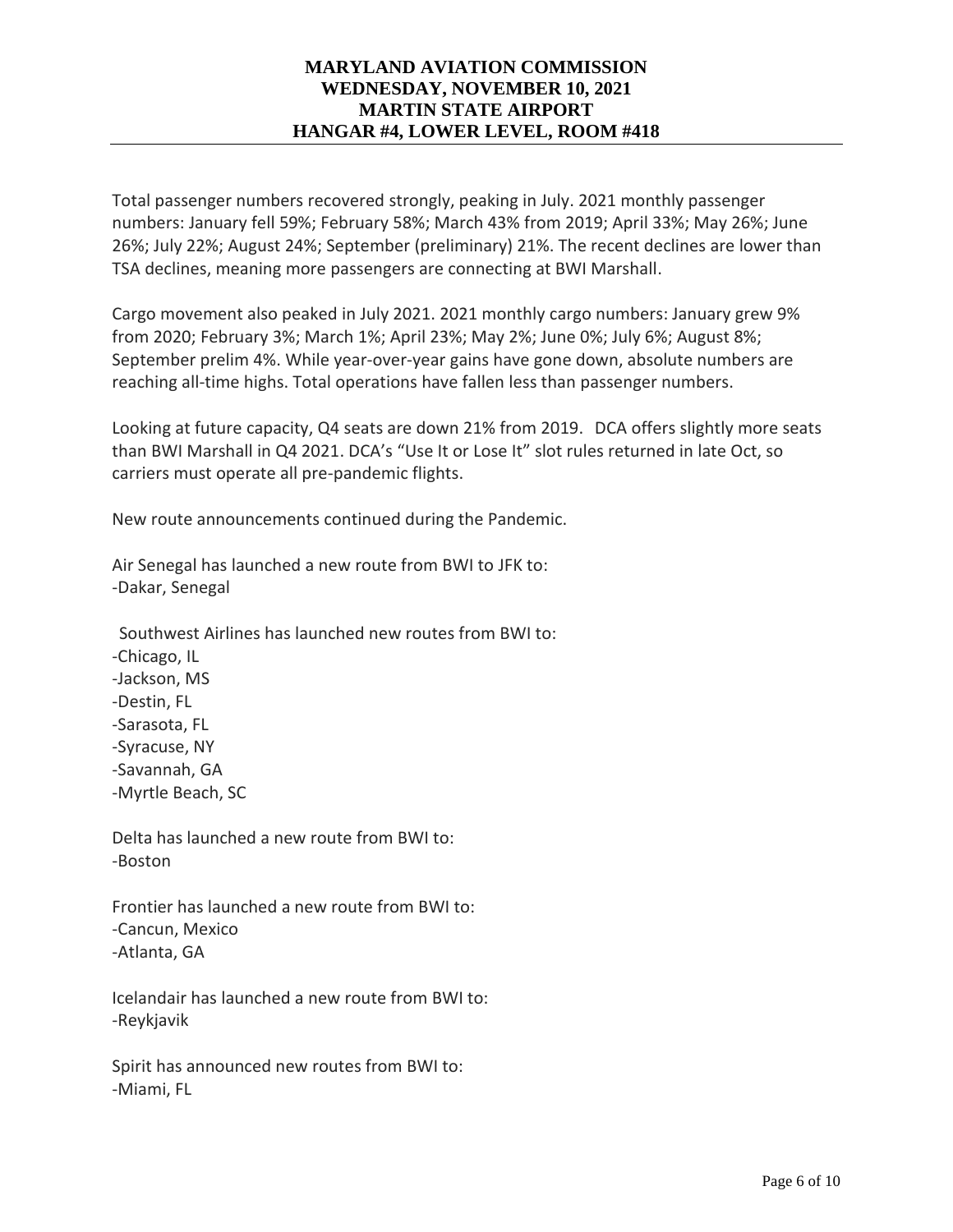-San Salvador *(the launch date continues to slip)*

 Allegiant has launched a new route from BWI to: -Punta Gorda, FL

 Boutique has launched a new route from BWI to: -Massena, NY

### **PLANNING & ENGINEERING - Paul Shank**

#### Key Projects Update

#### **Taxiway T reconstruction**

#### **(Phase 1 – Complete | Phase 2 – Complete)**

The project includes new asphalt pavement and new concrete behind gates B2, B4, A1-A5, A7 & A9. Work also includes removal and installation of airfield lighting.

#### Progress:

- Phase 1 and Phase 2 work is complete.
- TW-T is open
- Gate A1-A5 will remain closed for duration of the A/B Connector and BHS Replacement Project.

# **Airline Maintenance Facility and Taxiway F (Phase 1/ Segment 1) – Anticipated schedule is three years.**

The project includes 26-acre site development for airline maintenance facility. Utilities brought into the site for connection to the facility. Construction of perimeter roads will be realigned to allow for both landside and airside access to the facility and connectivity to the existing perimeter road near Taxiway 'W'. In addition, a portion of Taxiway 'F' will be relocated.

#### Progress:

- Revised schedule & phasing review ongoing
- Awaiting MDE approval
- Mobilization: December 2021

# **Airline Maintenance Facility and Taxiway F (Phase 1/ Segment 2) – Anticipated schedule is 1+ year.**

Work includes building a new parallel taxiway system. The project will relocate 1,300 feet of Taxiway F from the existing intersection with Taxiway G to a point east of the new taxilane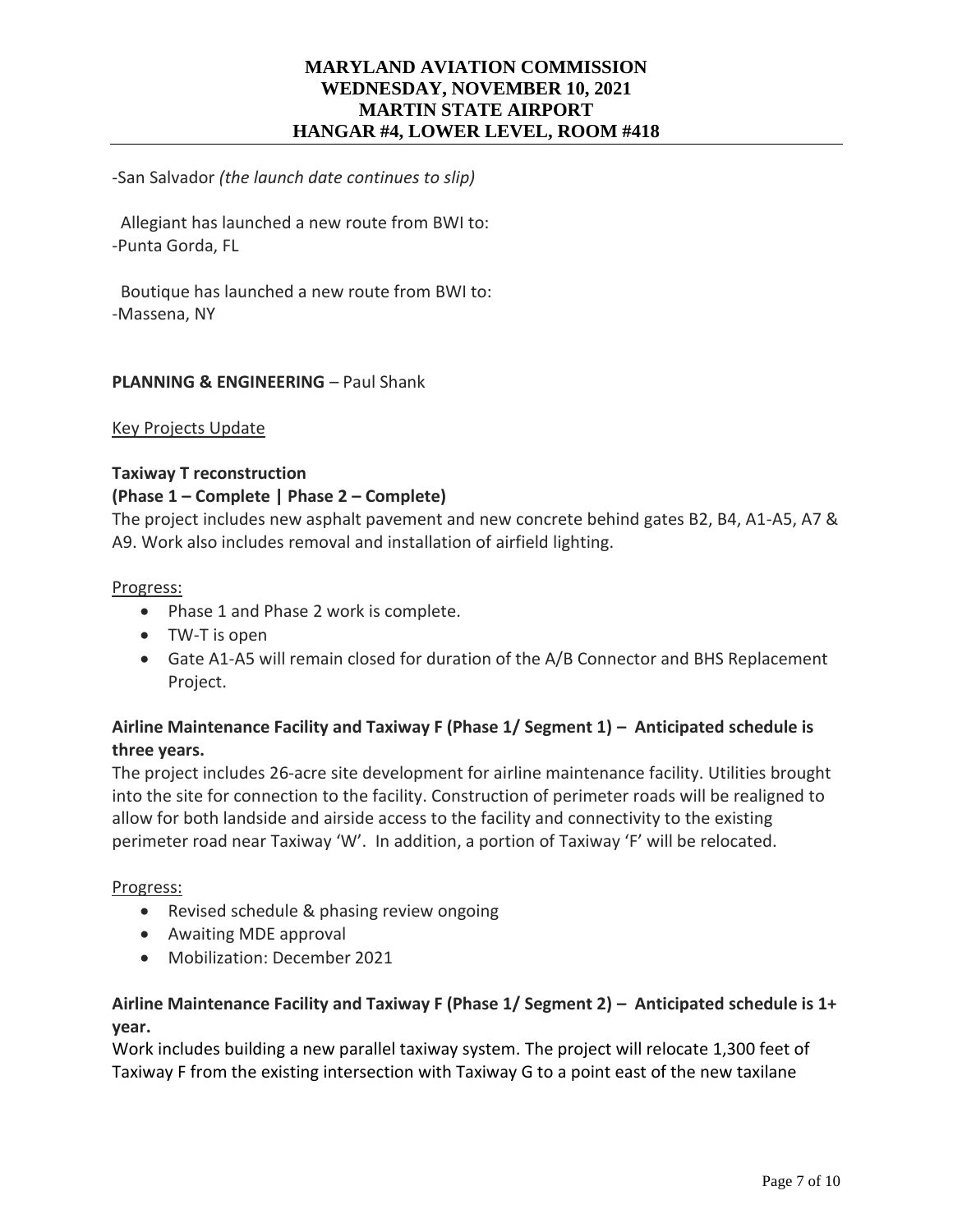entrance to the airline maintenance facility. It will also address taxiway/runway FAA geometric standards.

### Progress:

- Revised schedule and phasing review ongoing
- Operational coordination ongoing
- Mobilization: December 2021

#### **BWI Terminal Restroom Enhancement Program.**

Work includes the renovation of six sets of restrooms; two sets each in Concourses B, C, and D.

#### Progress:

- Initial schedule and phasing approved.
- Operational coordination ongoing with other terminal projects and SWA. Pre-con held.
- Mobilization: Started upon INTP

#### **DX-DY HVAC Upgrades**

Work includes Concourse D Chiller Plant Expansion and replacement of existing air handlers in Concourse DY and the Commuter Concourse. Project also includes ceiling replacement and lighting improvements .

#### Progress:

- Initial schedule and phasing review ongoing
- Operational coordination ongoing with other terminal projects
- Mobilization: Started upon INTP.

### **Remote Transmitter / Receiver (RTR) Relocation**

Work includes supporting the relocation of the RTR (RR) installation by providing site infrastructure to allow FAA installation of the tower. Install concrete shelter building with antenna tower platform, cable ice bridges, grounding, lightning protection. Project add alternate includes a wind cone and segmented circle marker system.

#### Progress:

• Initial project construction schedule in being reviewed.

### *Upcoming Capital Projects at BWI*

**Terminal A/B Connector and Baggage Handling System - Anticipated Schedule is 2021-2026.**  Work includes two-level expansion to Terminal A/B, new expanded baggage handling system, extensive sitework to include underground utility relocations and concrete apron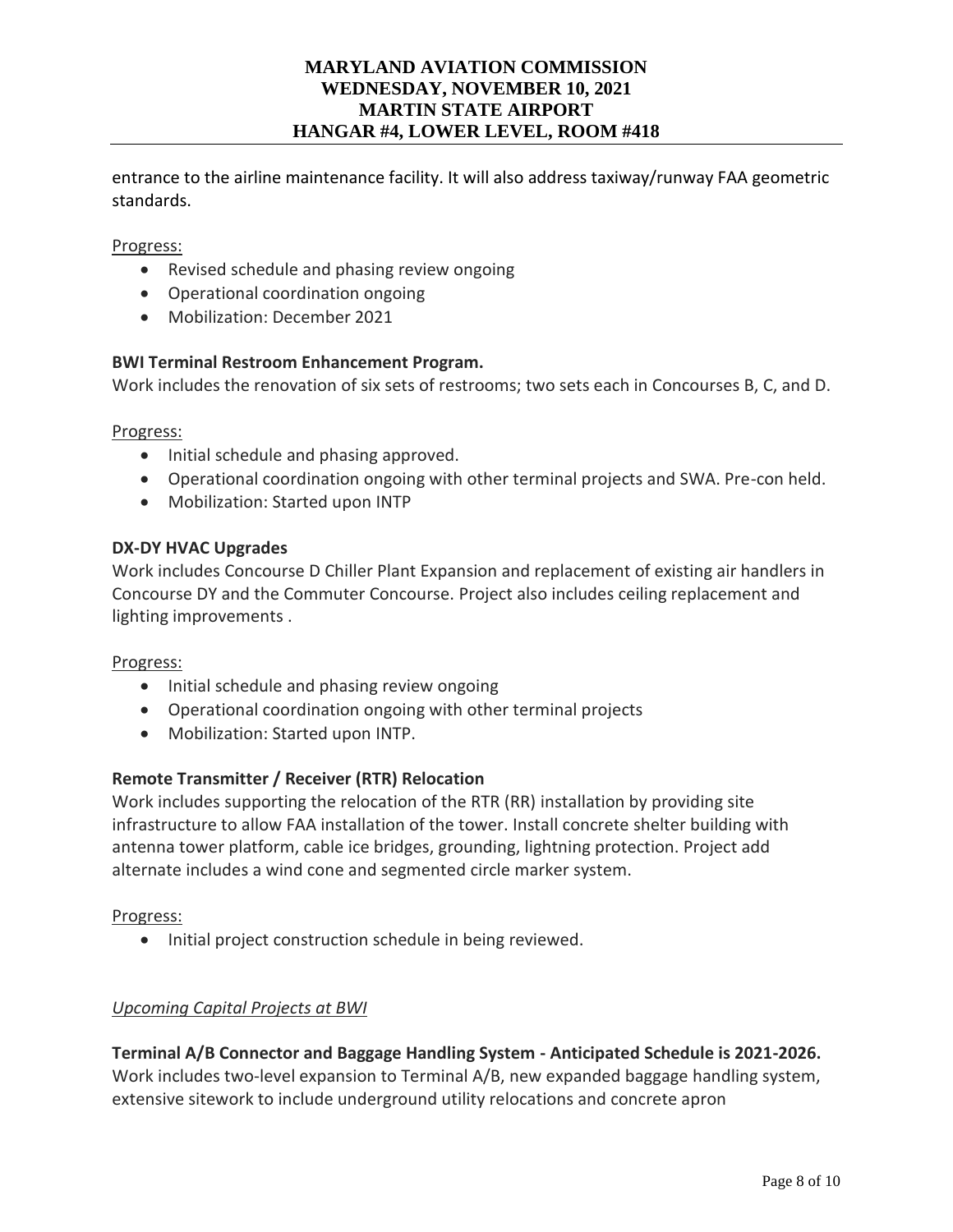reconstruction. This project has had updates to the design, which has yielded tens of millions of dollars in cost savings. Funding for this project has been secured because of the MAA bond sale.

### **Taxiway F Segment 2**

Work includes relocation of the taxiway to rectify deficiencies in geometry and pavement conditions. Project includes TW lighting and signage.

# **Airfield Lighting Vault Relocation (ALV) – Building Package**

Project includes building a new replacement ALV with dedicated rooms for each R/W system with fire separation for improved reliability and redundancy. The current program is being designed as a single project covering both the building and fit outs.

# **North Area Fuel Farm Storage Tanks**

This contract will provide two new 700,000 gallon above ground storage tanks for storage of Jet-A aircraft fuel. The existing site will be improved to allow fuel truck delivery between the limits of the North Area Fuel Farm and Southwest Fuel Farm.

# **Long Term B Parking Lot Pavement Rehabilitation**

Project includes replacement of pavement in the main parking lot area and bus lanes, revised pavement markings, and removal of select fencing.

### Upcoming Capital Projects at Martin State Airport

- Martin State Airport Existing Facility Refresher
- Maryland Air National Guard Facility Expansion
- T-Hangar Relocation
- Critical Vehicle Storage
- Replacement ATCT
- Corporate Hangar and Apron Development
- Wilson Point Road Drainage and Flood Prevention Improvements
- Taxiway F Extension
- Obstruction Removal *(lower Amtrak catenaries lines at Eastern Blvd)*
- Runway Pavement Rehabilitation
- Taxiway T and Apron Regrading

### **PUBLIC COMMENT** – Paul Ellington

Mr. Ellington spoke as a representative of the Glenn L. Martin Museum and its core group of volunteers. The Museum, located at Martin State Airport, offers educational programs for all ages. Mr. Ellington seeks to expand the educational opportunities that the museum provides by establishing an aircraft mechanic training program. The aim of the program would be twofold –